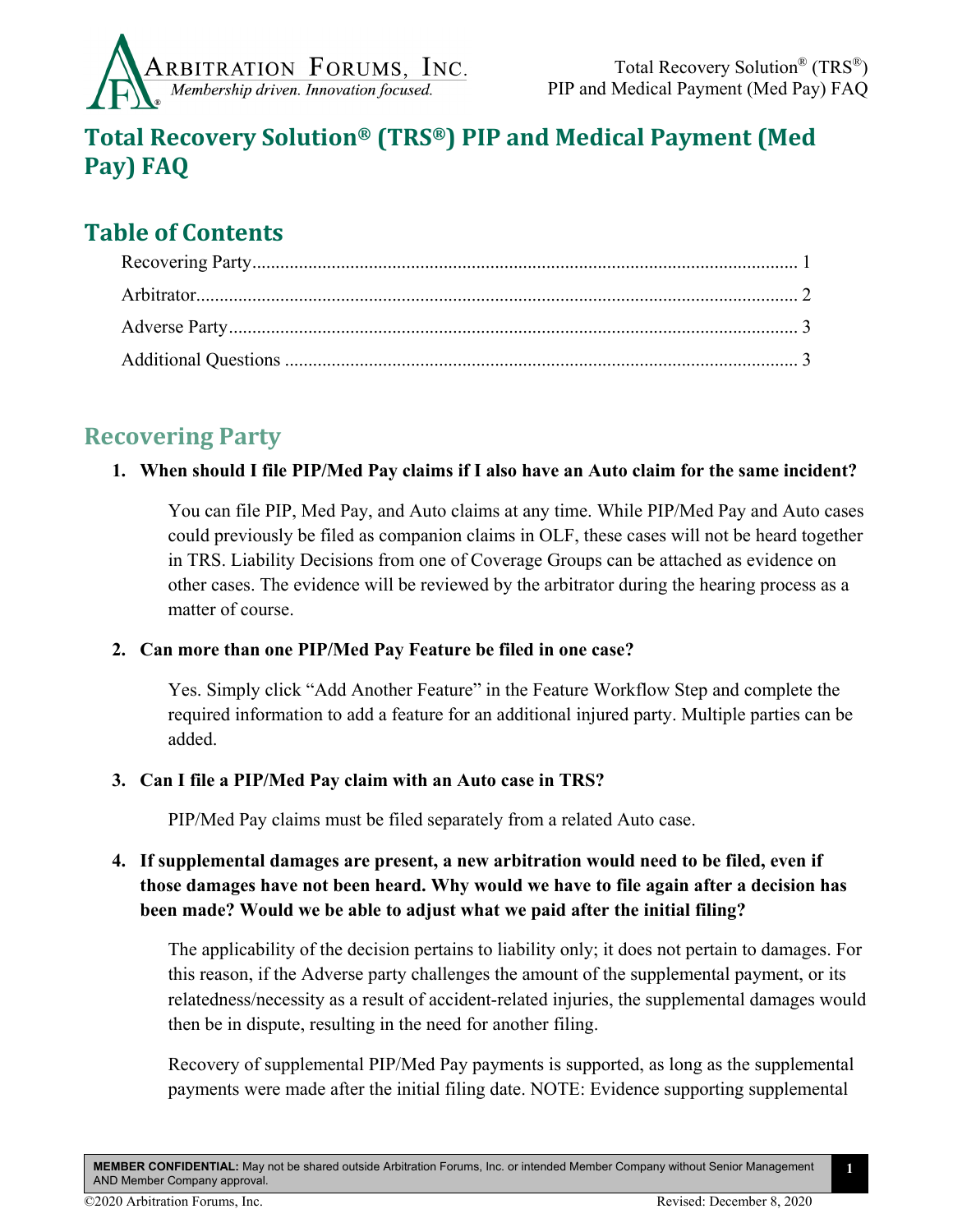

damages will be viewable by other parties on the case. Users should review all evidence and redact any Personally Identifiable Information (PII) it may contain prior to submitting the supplement.

**5. Can I file a Post-Decision Inquiry (PDI) raising a case law that the release does not bar right of recovery, or is my right of recovery barred because I failed to mark to revisit for Jurisdictional Exclusions?** 

No. As in Online Filing (OLF), the decision is binding, no new arguments can be raised post decision.

#### **6. Do we have seven days to address the Jurisdictional Exclusions?**

Yes, the revisit timeframe is still seven days.

**7. I mark the filing to review Jurisdictional Exclusions. I don't address the Jurisdictional Exclusions within the allotted time. Will I have an opportunity to address post decision?**

No. In TRS, if a rebuttal is not entered within the seven day revisit timeframe, the case proceeds to hearing without any rebuttal and no new arguments can be raised post decision.

**8. Will PIP/Med Pay in TRS function the same as Auto for the "Accept Policy Limits" feature? If we mark, "I'm not sure" or "Review for raised Jurisdictional Exclusions," and we don't address within the seven days, the Auto goes to hearing. However, we have an opportunity to go back and accept limits after the decision.**

Yes, you will still be able to accept limits within 60 days of the decision if, as the recovering party, you either did not answer the Accept Limits question or responded with "No."

## <span id="page-1-0"></span>**Arbitrator**

### **9. Do we have to view all of the evidence?**

Yes. TRS does not allow submission of the decision if any evidence items remain unopened. An **empty circle** on the corner of the evidence icon indicates it **has not** been viewed. A **check mark** indicates it **has** been viewed.

#### **10. Will the system save your progress from page to page?**

Yes. If you need to exit the case before completing it, simply click "Exit Workflow" in the upper right corner of the page and the work will be saved.

## **11. If a case was started and wasn't finished within five business days, will it be pulled and redistributed for another arbitrator to complete?**

**MEMBER CONFIDENTIAL:** May not be shared outside Arbitration Forums, Inc. or intended Member Company without Senior Management AND Member Company approval.

**2**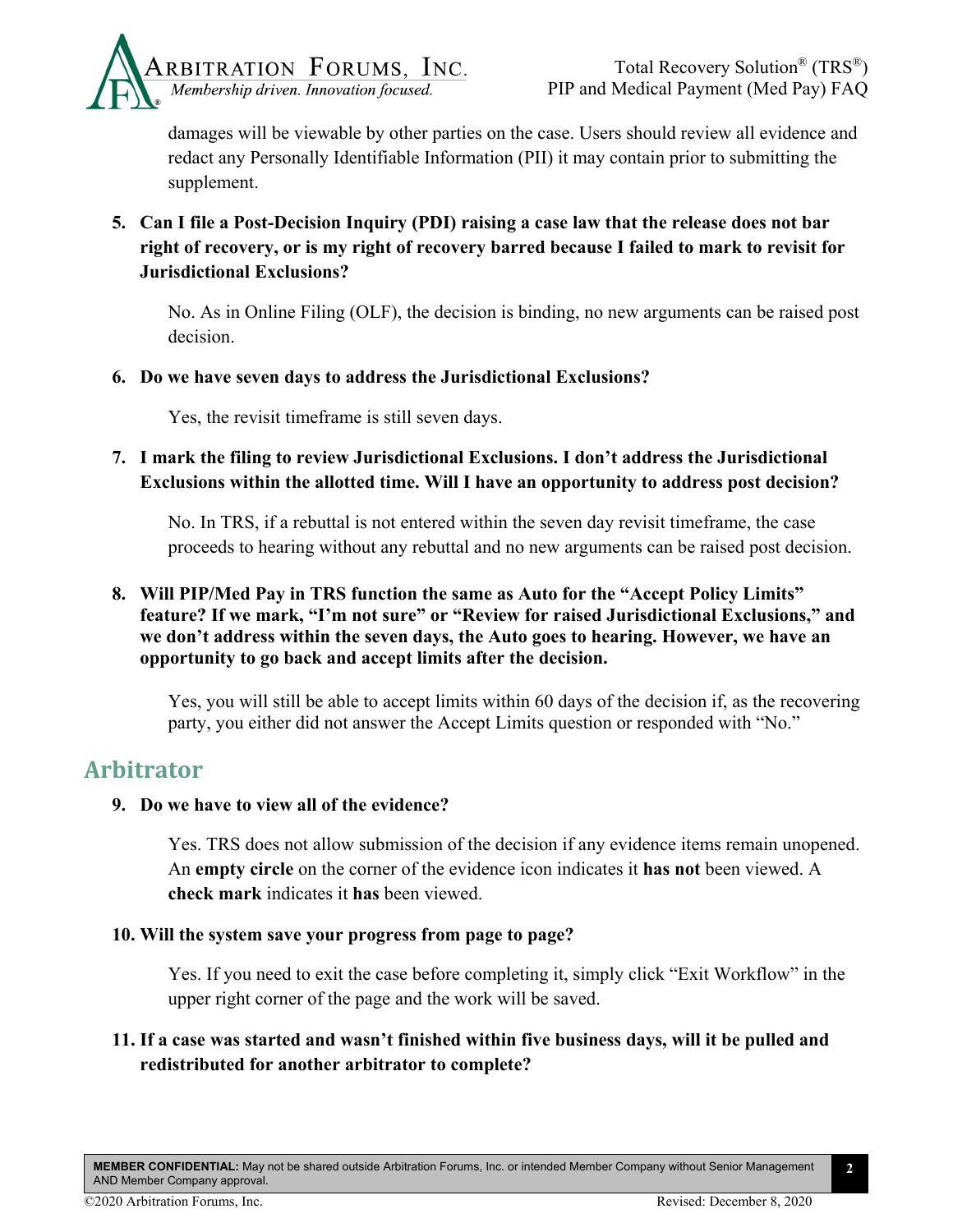

Yes. A case that is started, but not finished in the timeframe of five business days returns to the "Ready to Hear" queue to allow another arbitrator to hear it. This helps to support the overall reduced cycle time.

## <span id="page-2-0"></span>**Adverse Party**

## **12. Are deferments still automatically challenged for Responders in TRS?**

Yes. Per Rule 2-10, "Deferment requests by the filing company will be automatically granted. A responding company may challenge the request if it believes the delay is not warranted. If challenged, the case will be heard and the arbitrator(s) will consider the validity of the request. If the request is upheld, the case will be deferred for one year from the date of filing. If the request is denied, the arbitrator will continue to hear the disputed issues.

### **13. Can I file a Priority of Payment Dispute for PIP during the initial rollout?**

Disputes regarding Priority of Payment for PIP (which company has priority to pay the PIP claim) should continue to be filed in Online Filing (OLF) at this time. Functionality designed specifically for Priority of Payment disputes will be added in the future. Also, please note that the Primary/Excess question for the Adverse party pertains to liability coverage. Since Priority of Payment does not stem from liability/causation, Adverse parties should not use the Primary/Excess question to argue Priority of Payment.

## <span id="page-2-1"></span>**Additional Questions**

## **14. What happens if an Adverse party was ruled Out of Jurisdiction (OOJ) in error? Will that need to be forced via OLF, or will the TRS decision be voided on Arbitration Forums, Inc. (AF)'s end and we would refile via TRS?**

It depends on the scenario. If the Responder indicated "No Liability Policy in Effect" or "Denial of Coverage" and they subsequently affirm coverage (i.e., change position), AF may discontinue the prior occurrence so the claim can be refiled. AF would require something from the Responder admitting they will now provide coverage (i.e., email you may have received).

## **15. I selected the "No" option to Out-of-Pocket (OOP) expenses of the insured. What is meant to occur when "No" is selected?**

This is intended for arbitrator information. When the case is heard and policy limits are an issue, the arbitrator will need to determine if there's any indication the filer's insured has OOP expenses.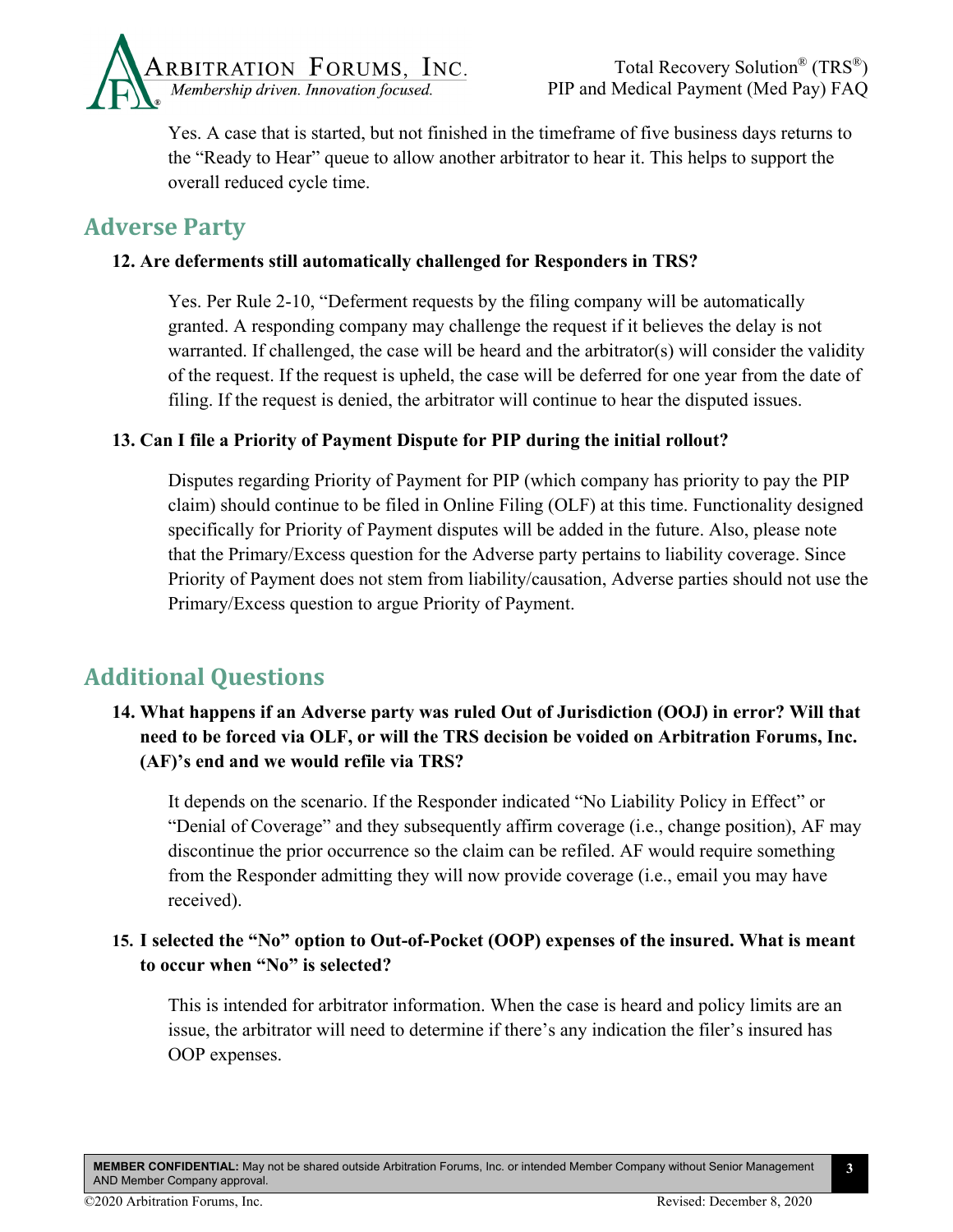

If the OOP expenses cause the award to the exceed the policy limits, they should mark the filing OOJ.

### **16. Will there be a warning on the submit page to remind a user that, if they have another injured party, it needs to be added by going back to the Features page?**

No, there will not be a warning, but there is a review page where they can verify whether their information is complete before they submit it.

**17. If a case has multiple features (injured parties), will they be able to withdraw one of the features because it is settled or needs a deferment for one of the features since BI is pending?** 

Yes, features can be withdrawn separately.

## **18. Is New York PIP (Loss Transfer and Priority of Payment) part of the initial TRS PIP rollout?**

The functionality to support New York PIP disputes is not part of the initial rollout, but will be added in the future.

### **19. Is there a file size limitation for evidence documents uploaded to TRS?**

There is a file size limitation of 20 MB per upload for non-video evidence and 40 MB for video evidence. If you upload each evidence item individually, each upload may not exceed 20 MB or 40 MB, respectively. Adhering to this file size limitation ensures your evidence loads correctly and all documentation is accessible at the hearing.

### **20. Can I enter specific statutory information when filing a PIP/Med Pay case?**

Yes. In the Coverage Information Workflow Step, there is a Policy Limits Note field that provides an opportunity to enter any statutory policy limit information.

#### **21. Can I submit a payment ledger in lieu of medical bills to support the Amount Sought?**

No. Only New York PIP allows a payment ledger be sent to support payments made. All relevant evidence should be submitted to recover the damages sought in arbitration.

#### **22. Will the Case ID number change when multiple features are added?**

No. However, each feature added will be reflected by the AF Feature ID found on the Case Overview page (i.e. F1, F2, etc.).